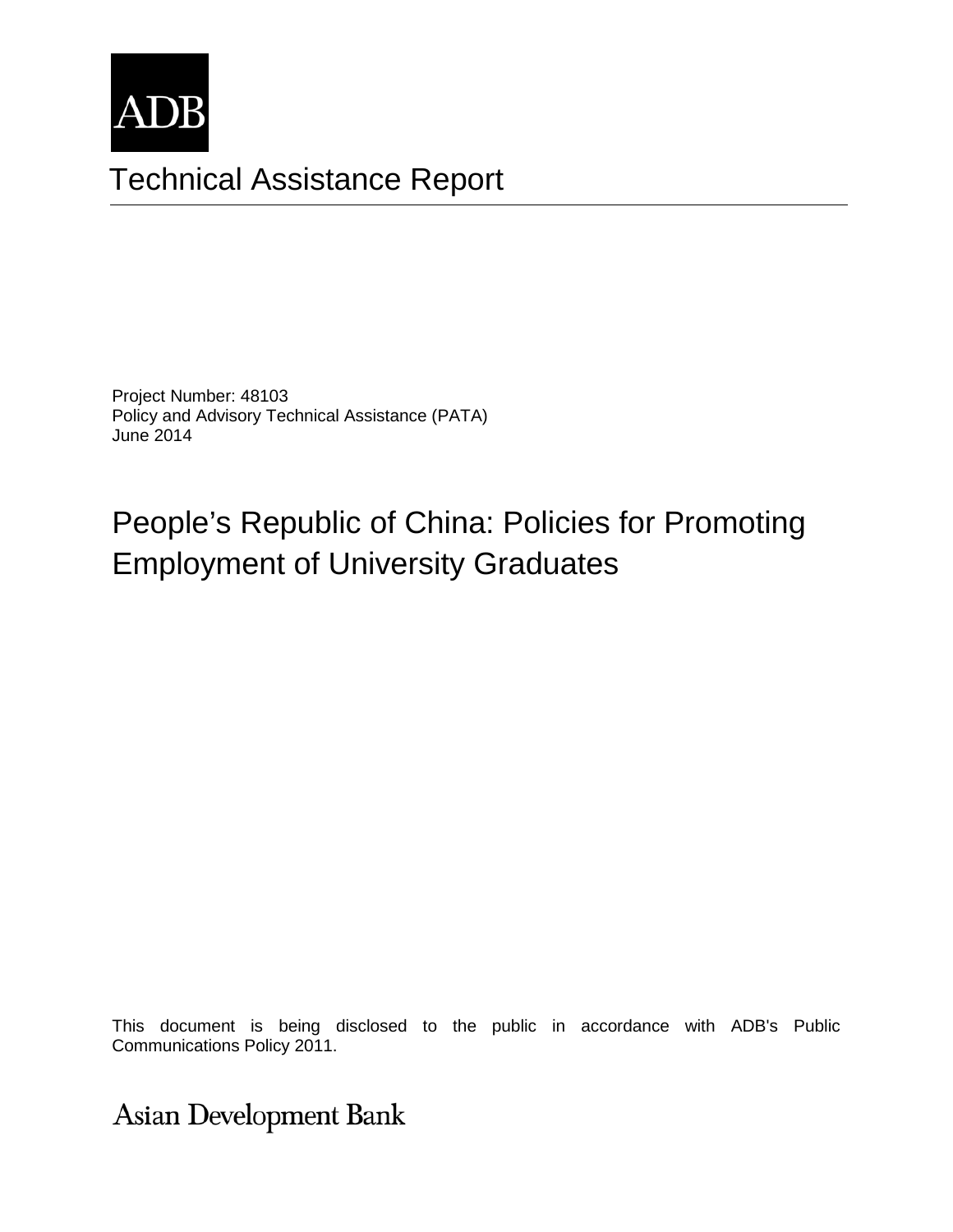#### **CURRENCY EQUIVALENTS**

(as of 19 June 2014)

| Currency unit | $\qquad \qquad$ | yuan (CNY) |
|---------------|-----------------|------------|
| CNY1.00       | $=$             | \$0.1605   |
| \$1.00        | $=$             | CNY6.2310  |

#### **ABBREVIATIONS**

| ADB.       |                          | Asian Development Bank     |
|------------|--------------------------|----------------------------|
| <b>MOE</b> | $\overline{\phantom{0}}$ | Ministry of Education      |
| <b>PRC</b> |                          | People's Republic of China |
| TA         |                          | technical assistance       |

#### **NOTE**

In this report, "\$" refers to US dollars.

| <b>Vice-President</b>                     | S. Groff, Operations 2                                                                                                                                                                                                                                                                     |
|-------------------------------------------|--------------------------------------------------------------------------------------------------------------------------------------------------------------------------------------------------------------------------------------------------------------------------------------------|
| <b>Director General</b>                   | A. Konishi, East Asia Department (EARD)                                                                                                                                                                                                                                                    |
| <b>Director</b>                           | D. Sharan, Urban and Social Sectors Division, EARD                                                                                                                                                                                                                                         |
| <b>Team leader</b><br><b>Team members</b> | S. Shakil, Senior Education Specialist, EARD<br>I. Bain, Social Sector Specialist, People's Republic of China Resident<br>Mission, EARD<br>F. Connell, Principal Counsel, Office of the General Counsel<br>M. David, Operations Assistant, EARD<br>A. Maruyama, Education Specialist, EARD |

In preparing any country program or strategy, financing any project, or by making any designation of or reference to a particular territory or geographic area in this document, the Asian Development Bank does not intend to make any judgments as to the legal or other status of any territory or area.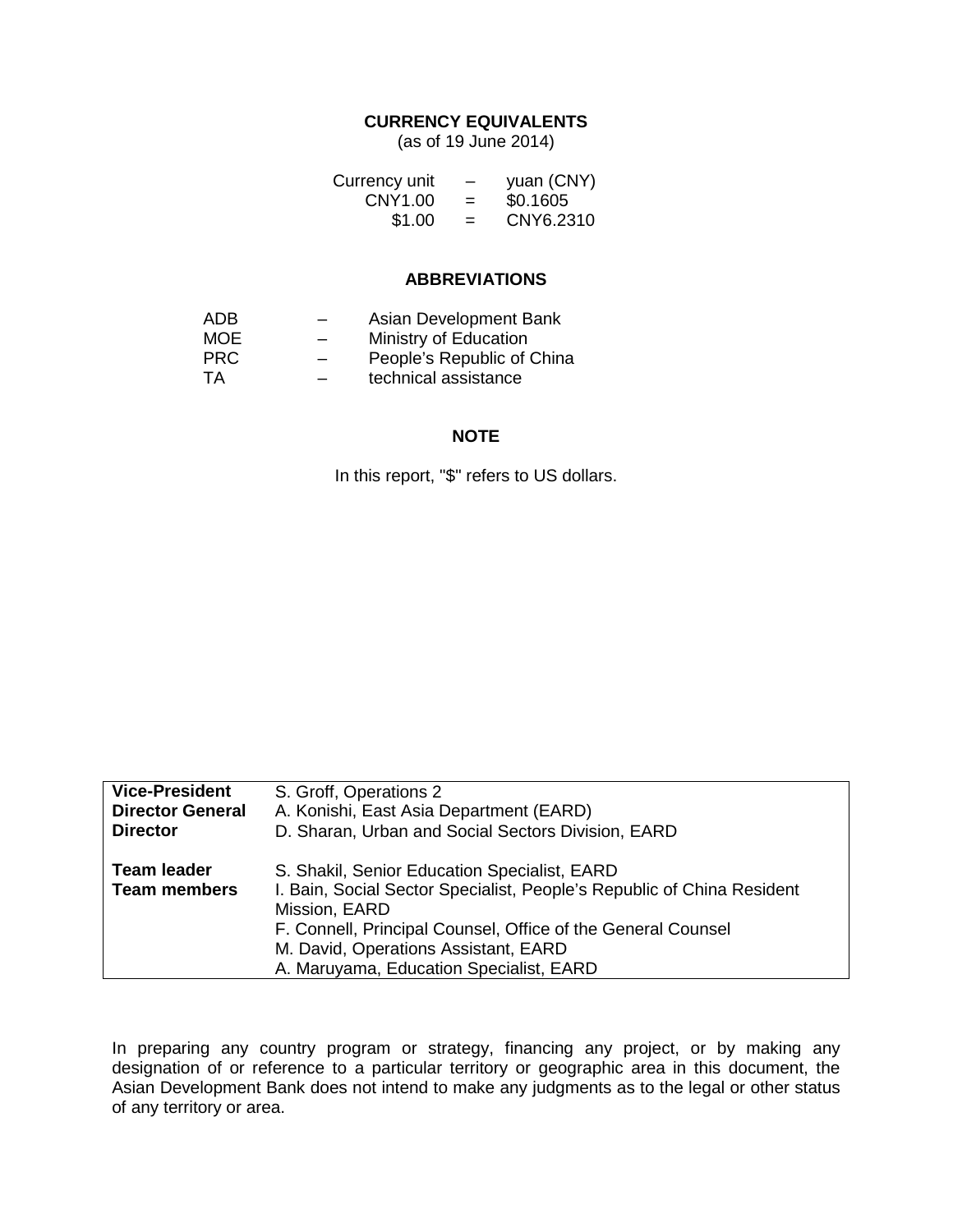# **CONTENTS**

| ×<br>. .<br>×<br>۰.<br>M<br>۰. |
|--------------------------------|
|--------------------------------|

|      | POLICY AND ADVISORY TECHNICAL ASSISTANCE AT A GLANCE                                                                                     |                  |  |
|------|------------------------------------------------------------------------------------------------------------------------------------------|------------------|--|
| I.   | <b>INTRODUCTION</b>                                                                                                                      |                  |  |
| Ш.   | <b>ISSUES</b>                                                                                                                            |                  |  |
| III. | THE POLICY AND ADVISORY TECHNICAL ASSISTANCE                                                                                             | 3                |  |
|      | Impact and Outcome<br>А.<br>Methodology and Key Activities<br>В.<br>C.<br>Cost and Financing<br><b>Implementation Arrangements</b><br>D. | 3<br>3<br>4<br>4 |  |
| IV.  | THE PRESIDENT'S DECISION                                                                                                                 | 5                |  |
|      | <b>APPENDIXES</b>                                                                                                                        |                  |  |
| 1.   | Design and Monitoring Framework                                                                                                          | 6                |  |
| 2.   | Cost Estimates and Financing Plan                                                                                                        |                  |  |
| 3.   | 10<br>Outline Terms of Reference for Consultants                                                                                         |                  |  |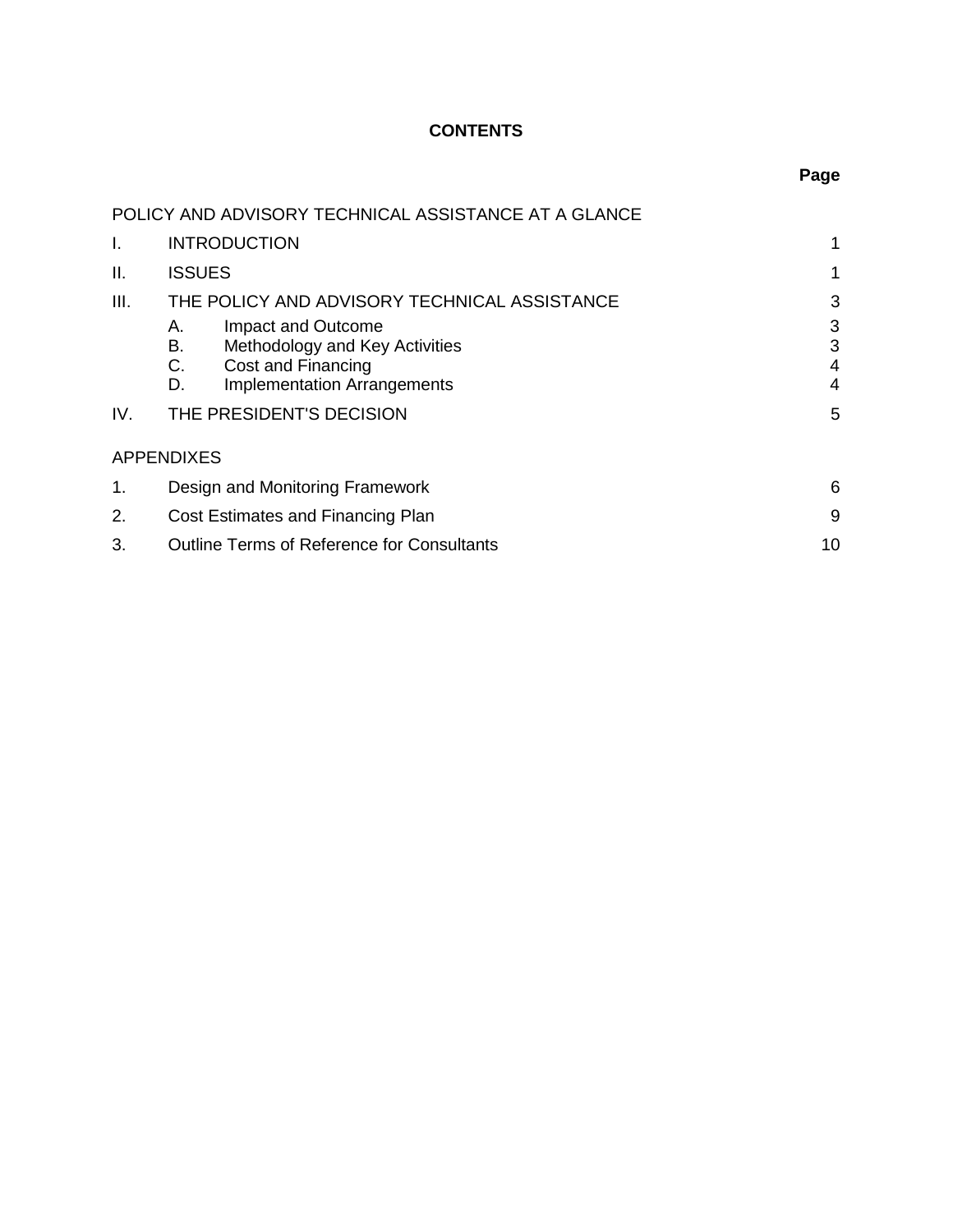|                                                 | ULIUT AND ADVIJUNT TLUINNUAL AJJIJTANUL AT A GLAN                                     |                                |                                        |                                   |
|-------------------------------------------------|---------------------------------------------------------------------------------------|--------------------------------|----------------------------------------|-----------------------------------|
| 1. Basic Data                                   |                                                                                       |                                |                                        | Project Number: 48103-001         |
| <b>Project Name</b>                             | Policies for Promoting Employment of<br><b>University Graduates</b>                   | <b>Department</b><br>/Division | <b>EARD/EASS</b>                       |                                   |
| Country<br><b>Borrower</b>                      | China, People's Republic of<br>China, People's Republic of                            | <b>Executing</b><br>Agency     | Ministry of Education                  |                                   |
| 2. Sector                                       | Subsector(s)                                                                          |                                |                                        | <b>ADB Financing (\$ million)</b> |
| Education                                       | Tertiary                                                                              |                                |                                        | 0.50                              |
|                                                 |                                                                                       |                                | <b>Total</b>                           | 0.50                              |
| 3. Strategic Agenda                             | <b>Subcomponents</b>                                                                  |                                | <b>Climate Change Information</b>      |                                   |
| Inclusive economic<br>growth (IEG)              | Pillar 2: Access to economic<br>opportunities, including jobs, made<br>more inclusive | Project                        | Climate Change impact on the           | Low                               |
| 4. Drivers of Change                            | <b>Components</b>                                                                     |                                | <b>Gender Equity and Mainstreaming</b> |                                   |
| Governance and<br>capacity development<br>(GCD) | Institutional systems and political<br>economy                                        | Gender equity (GEN)            |                                        |                                   |
| Knowledge solutions<br>(KNS)                    | Application and use of new<br>knowledge solutions in key                              |                                |                                        |                                   |
|                                                 | operational areas                                                                     |                                |                                        |                                   |
|                                                 | Knowledge sharing activities                                                          |                                |                                        |                                   |
|                                                 |                                                                                       |                                |                                        |                                   |
| 5. Poverty Targeting                            | <b>No</b>                                                                             | <b>Location Impact</b>         |                                        |                                   |
| Project directly targets<br>poverty             |                                                                                       | Nation-wide                    |                                        | High                              |
| 6. TA Category:                                 | B                                                                                     |                                |                                        |                                   |
| 7. Safeguard Categorization Not Applicable      |                                                                                       |                                |                                        |                                   |
| 8. Financing                                    |                                                                                       |                                |                                        |                                   |
| <b>Modality and Sources</b>                     |                                                                                       |                                | Amount (\$ million)                    |                                   |
| <b>ADB</b>                                      |                                                                                       |                                |                                        | 0.50                              |
|                                                 | Sovereign Policy and advisory technical assistance: Technical Assistance              |                                |                                        | 0.50                              |
| Special Fund                                    |                                                                                       |                                |                                        |                                   |
| Cofinancing                                     |                                                                                       |                                |                                        | 0.00                              |
| None                                            |                                                                                       |                                |                                        | 0.00                              |
| <b>Counterpart</b><br>Government                |                                                                                       |                                |                                        | 0.10<br>0.10                      |
|                                                 |                                                                                       |                                |                                        |                                   |
| <b>Total</b>                                    |                                                                                       |                                |                                        | 0.60                              |
| 9. Effective Development Cooperation            |                                                                                       |                                |                                        |                                   |
| Use of country procurement systems              | No                                                                                    |                                |                                        |                                   |
|                                                 | Use of country public financial management systems<br>No                              |                                |                                        |                                   |

## **POLICY AND ADVISORY TECHNICAL ASSISTANCE AT A GLANCE**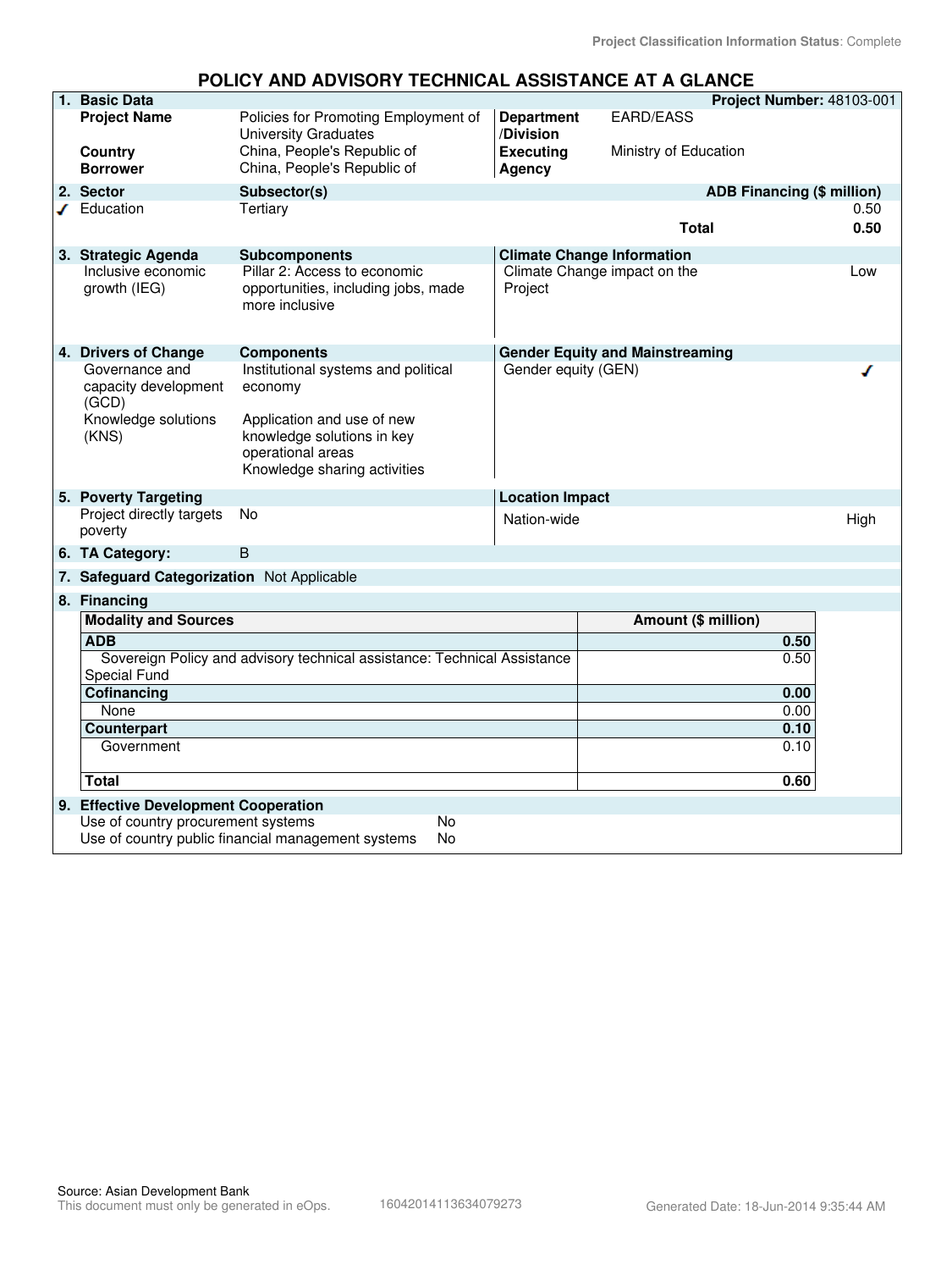#### **I. INTRODUCTION**

1. The Government of the People's Republic of China (PRC) has requested policy and advisory technical assistance (TA) from the Asian Development Bank (ADB) to support the Ministry of Education (MOE) in evaluating policies to promote graduate employment, which the government views as an important issue.<sup>[1](#page-4-0)</sup> This policy directive recognizes the need to (i) review and implement graduate employment policies; (ii) expand avenues for graduate employment; (iii) encourage self-employment and entrepreneurship; (iv) strengthen employment services, assistance, and support schemes; (v) promote equity; and (vi) better orient university education to meet socioeconomic development needs. The TA will support the MOE to address this policy agenda, particularly with regard to reviewing and improving graduate employment policies.<sup>[2](#page-4-1)</sup> The ADB project team conducted consultations and reached agreement with the MOE on the TA's impact, outcome, outputs, implementation and financing arrangements, and the terms of reference for consultants. The design and monitoring framework is in Appendix 1.

### **II. ISSUES**

2. The number of college graduates in the PRC has rapidly increased since the government's decision in 1999 to expand the tertiary education sector to stimulate the economy, which had been affected by the Asian financial crisis of 1997–1998. This expansion resulted in 2 million university graduates in 2003 and almost 7 million in 2013. Meanwhile, however, the PRC's impressive economic growth rate has reduced, and the economy is not creating the volume of jobs that are required to employ such large numbers of graduates. The labor market in the PRC reflects the rapid growth in manufacturing, which requires mainly lower-level qualifications, while the service sector and self-employment have not created the kind of diverse and high-skilled jobs that many university graduates desire. As a consequence, studies show that many employers express their inability to find employees with relevant and appropriate skills, indicating a skills-job mismatch.<sup>[3](#page-4-2)</sup> Further, many university graduates find themselves underemployed after several months of gaining employment. The unemployment rate for recent college graduates in urban areas aged 21–25 is 16%, nearly four times that of blue-collar workers in urban areas. [4](#page-4-3)

3. Since expansion of the tertiary education sector began in 1999, the government has implemented seven key policies to promote graduate employment:

- (i) Providing employment opportunities in grassroots communities, including through the College Students Volunteer to the West Program, the Three Supports and One Assistance Plan (which focuses on educational service, agricultural activities, public health service, and poverty reduction in rural areas), and the Special Posts of Rural Teachers Plan.
- (ii) Encouraging small and medium-sized enterprises and non-public enterprises to employ college graduates.

<span id="page-4-0"></span><sup>1</sup> Government of the People's Republic of China, Office of the State Council. 2013. *Document No. 35 on University*   $\overline{a}$ 

<span id="page-4-2"></span>

<span id="page-4-1"></span>The TA first appeared in the business opportunities section of ADB's website on 28 May 2014.<br><sup>2</sup> The TA first appeared in the business opportunities section of ADB's website on 28 May 2014.<br><sup>3</sup> L. Chen, M. Mourshed, and A. recognizes this member by the name the People's Republic of China).<br>http://mckinseyonsociety.com/downloads/reports/Education/china-skills-gap.pdf

<span id="page-4-3"></span><sup>4</sup> This graduate unemployment rate is based on estimates using government survey data, and is widely used as the current 6-month unemployment rate for college graduates.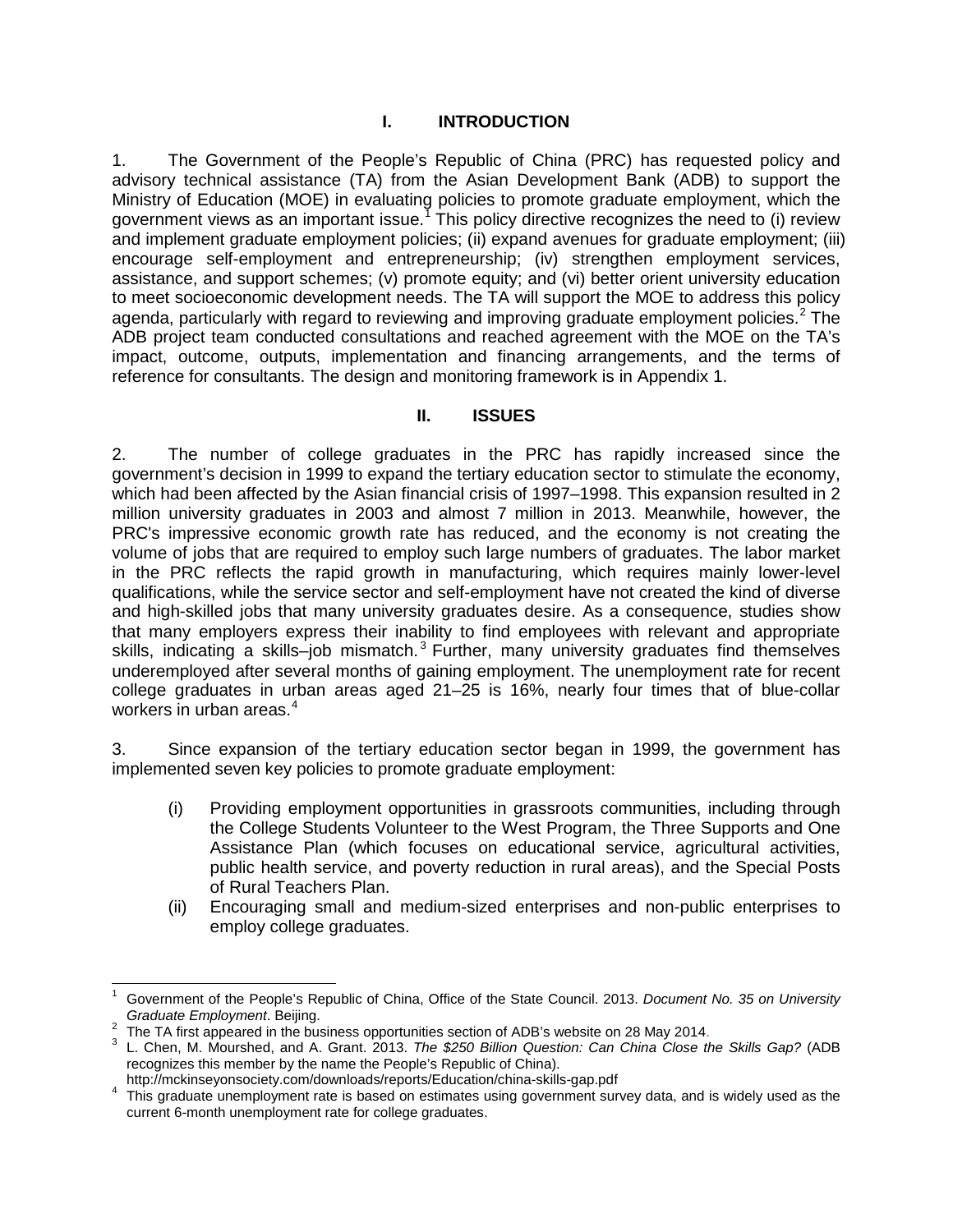- (iii) Encouraging key state-owned enterprises and research projects to recruit college graduates.
- (iv) Encouraging college graduates to start their own business.
- (v) Improving or reforming employment services available to college graduates.
- (vi) Enhancing employability.
- (vii) Assisting disadvantaged college graduates in job placement.

4. Despite these policies, graduate unemployment has increased. According to research data, the 2013 employment contract signing rate for postgraduates was 26% (down from 35% in 2012), and 35% for undergraduates. [5](#page-5-0) In Shanghai, only 44% of a total 178,000 undergraduate and graduate students signed employment contracts in 2013. $^{\rm 6}$  $^{\rm 6}$  $^{\rm 6}$ 

5. The problem of unemployment is complex and alarming for policy makers, and it has serious implications for the PRC's future economic agenda. Unemployment of university graduates is different from unemployment in the general population because it has serious implications on the vast amount of public resources being invested in tertiary education that could be more efficiently allocated. University graduate unemployment is the result of (i) insufficient job creation due to a combination of economic imbalances, including a slowdown of economic growth and structural issues with the labor market such as insufficient support for microenterprises and the delayed emergence of new strategic sectors such as modern manufacturing and services; and (ii) supply-side factors, including oversupply, relevance of skills, and quality aspects such as types and levels of competencies relative to labor market requirements. Further, female and male graduates face different experiences and issues with regard to employment, unemployment, and underemployment, which create an additional compelling angle for analyzing the problem of graduate unemployment.

6. Further challenges posed by rapid urbanization and economic growth have created even more vulnerabilities and difficulties for migrants, minority communities, and women, who find it even more difficult to gain employment given their lack of networks and connections with and access to information on potential employers. University graduate employment is particularly important as the PRC seeks to (i) avoid the middle-income trap through structural upgrading, domestic consumption stimulation, and service sector growth with a focus on high-technology, knowledge-intensive industries, and the agricultural and service sectors; and (ii) better balance this economic growth with social development and mobility to reduce social tensions, particularly among an emerging aspirational, educated, digitally connected young middle class, and through better service provision to under-resourced groups.

7. The dynamics of the labor markets in the PRC are diverse, with significant differences between urban and rural areas, the large traditional manufacturing sector and the burgeoning services sector, and the small and medium-sized enterprise and self-employment sectors. Rather than being a simple mismatch of supply and demand, graduate unemployment encompasses other impediments, including social- and gender-based barriers, youth aspiration

<span id="page-5-0"></span><sup>5</sup> My China Occupational Skills (or MyCOS) was established in 2006 as a private data institution that has developed graduate employment and education quality evaluation databases for colleges and universities, government education bureaus, and research institutions. The resulting survey data form the foundation for the PRC's first nationwide college graduate employment database. My China Occupational Skills has published four annual editions of the widely regarded *Chinese College Graduates' Employment Annual Report* through the Social Sciences Academic Press. Employment contract signing is defined as graduates gaining employment within 6  $\,$  5  $\,$ 

<span id="page-5-1"></span>months of graduation.<br>Shanghai Municipal Education Commission data, 2013.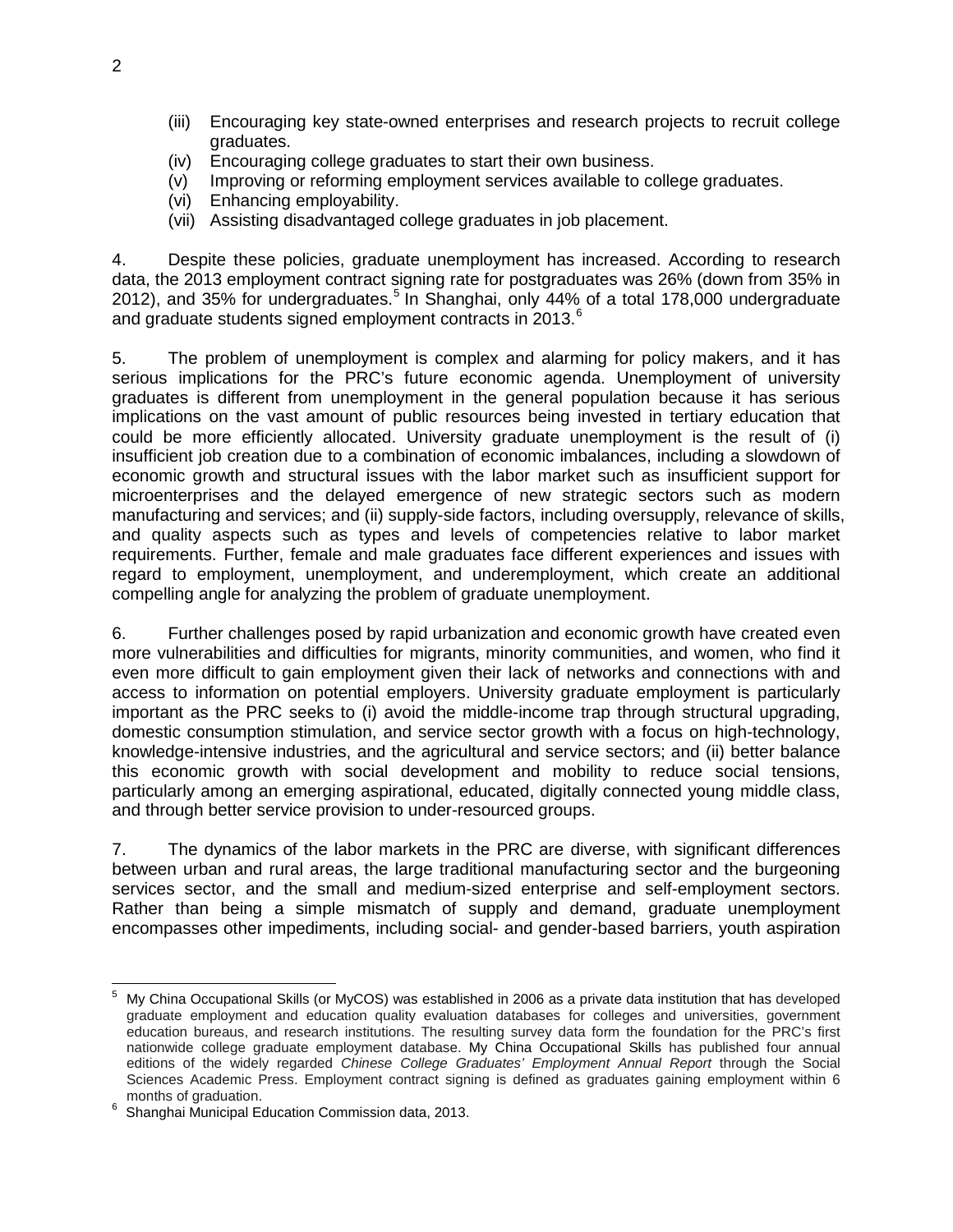that goes unmet, and the rapidly transforming technologies that pose challenges for the labor market and education system.

8. The TA will seek to inform policy analysis and decision making by focusing on policies to strengthen graduate employability and employment, with an emphasis on expanding selfemployment opportunities, strengthening employment assistance and support schemes for the disadvantaged and women, and encouraging graduates to seek employment in local urban and rural areas as well as in lagging central and western regions. The TA will help facilitate wider dialogue between employers, labor market stakeholders, and policy makers on issues of university graduates' skills and their employability. The TA is intended to provide recommendations to improve university education as well as the enabling environment to expand employment, including through self-employment and small and medium-sized enterprise development.

# **III. THE POLICY AND ADVISORY TECHNICAL ASSISTANCE**

### **A. Impact and Outcome**

9. The impact will be stronger university graduate employment policies adopted. The outcome will be an informed, inclusive, and comprehensive policy framework for improving university graduate employability.

### **B. Methodology and Key Activities**

10. The TA will be implemented using a combination of analytical and consultative, quantitative, and qualitative approaches in a phased manner (i.e., through reports and participatory consultative focus groups and workshops) that can be shared intermittently to inform policy makers of early findings for preparation of the Thirteenth Five-Year Plan, 2016– 2020. The TA outputs will be (i) policy recommendations for expanding university graduate employment opportunities and strengthening the enabling environment for graduate selfemployment, and (ii) policy recommendations for strengthening the focus of universities on promoting employability and employment of graduates. Both outputs will take into consideration gender concerns.

11. First, the TA will contribute to the policy agenda relating to graduate employability, employment, and the labor market (outside of the supply-side factors relating to universities) by strengthening the interface and linkages between higher education and the world of work. The TA will analyze policies relating to self-employment, the rebalancing of employment in western and central regions, poor students attending rural and urban universities, gender concerns, and employers' practices. While quantitative review will consider nationwide data, this analysis, particularly case studies, will be based on selected provinces or universities.

12. Output 1 will (i) analyze the current situation of graduate unemployment through quantitative, qualitative, and case study methods, including case studies of both male and female graduates; (ii) evaluate reasons for graduate unemployment, particularly in the selfemployment sector, to identify opportunities for policy reform, and produce a brief report to share with stakeholders; (iii) review mechanisms for monitoring and tracking of unemployment and progression of male and female graduates in coordination with line ministries and sectors (e.g., Ministry of Human Resources and Social Services) and employers; and (iv) provide a comprehensive set of policy recommendations to promote employment and self-employment relevant to other policy-making state institutions.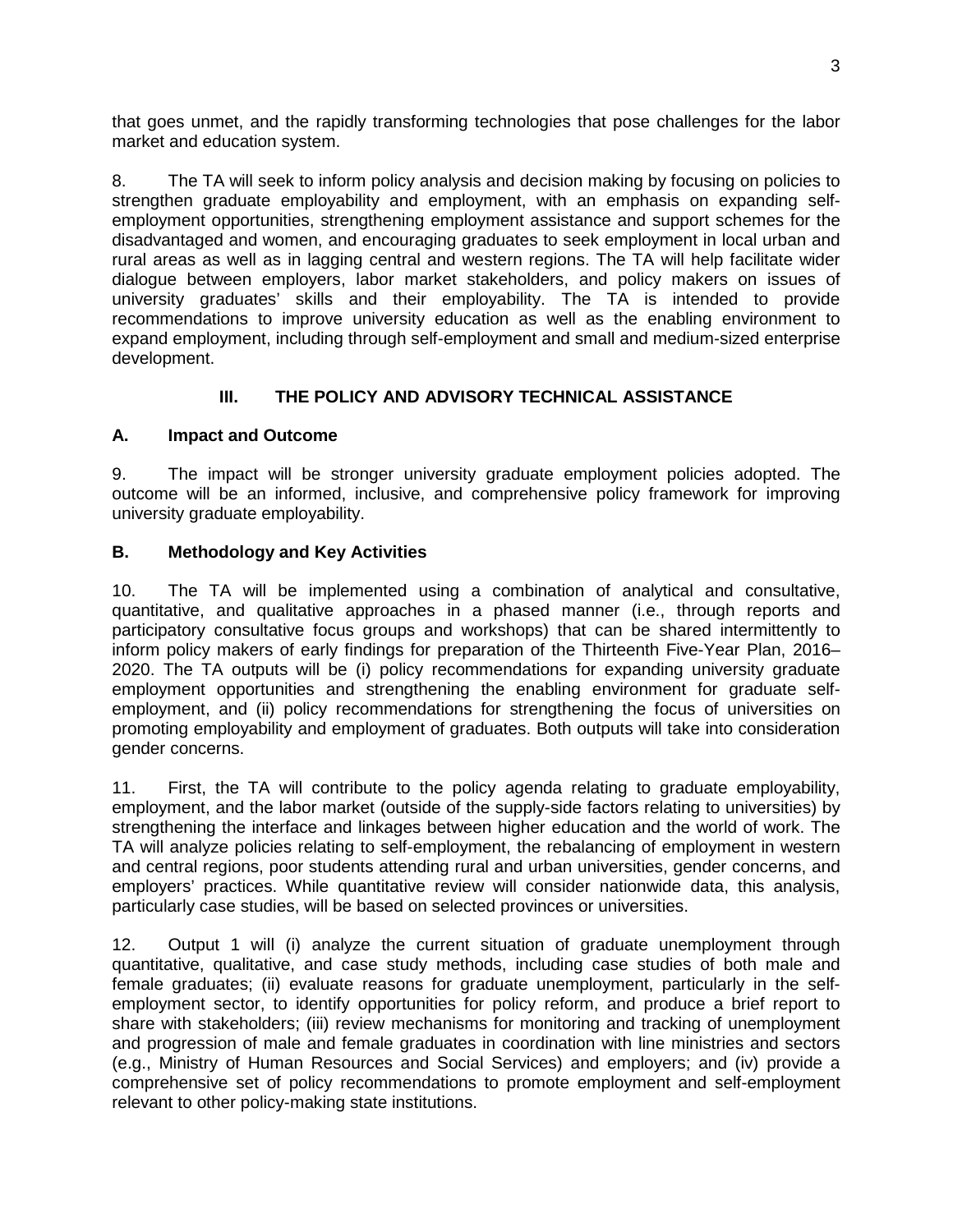13. Moreover, the TA will assist universities to develop and offer stronger support for students to gain employment, including (i) expanded employment and employment-orientation services, (ii) curricula to develop enterprise start-up skills and entrepreneurship training, (iii) better linkages with public employment service agencies as well as private employers, and (iv) improved employment assistance and support schemes to university graduates from poor families, those undertaking employment in poorer local urban and rural areas, and women.

14. Output 2 will (i) evaluate existing policies (footnote 1) relating to promotion of employment of university graduates; (ii) evaluate policies relating to self-employment and policies encouraging graduates to seek employment in local urban and rural areas and in lagging central and western regions, and present the findings in an interim report; (iii) review promising pilots promoting employability and employment implemented in the PRC and summarize representative case studies or examples in a short case study report; (iv) review international experience and best practices in university-led promotion of graduate employment; (v) provide a comprehensive set of policy recommendations based on evaluation and review to improve university education for graduate employability and employment; and (vi) organize and conduct an international policy workshop on graduate employability and employment.

# **C. Cost and Financing**

15. The TA is estimated to cost \$600,000, of which \$500,000 will be financed on a grant basis by ADB's Technical Assistance Special Fund (TASF-other sources). The government will provide counterpart support in the form of technical expertise, support for communications, logistics, workshops, administrative costs, and other in-kind contributions.

## **D. Implementation Arrangements**

16. The executing agency for the project will be the Department of Comprehensive Reform, MOE. A steering group comprising relevant departments of the MOE and other ministries will be established to guide the work in the TA and will remain active throughout implementation. The MOE will ensure, guide, and oversee the research design and implementation, and will be responsible for ensuring timely completion of the interim outputs and appropriate consultations with stakeholders.

17. The TA will be implemented from 1 July 2014 to 31 December 2015. The TA will engage individual consultants and a firm as national and international consultants. The terms of reference agreed with the MOE include experts in (i) higher education, who will be the team leader and coordinator (national, 18 person-months); (ii) research and labor market (national, 12 person-months); (iii) quantitative research (national, 18 person-months); (iv) statistics (national, 12 person-months); (v) qualitative research (national, 8 person-months); (vi) higher education and economics (international, 2 person-months); and (vii) labor market (international, 2 personmonths). The international consultants will be engaged as individual consultants (Appendix 3). Services to support consultations, workshops, and surveys will also be carried out in accordance with ADB's Procurement Guidelines (2013, as amended from time to time) and Guidelines on the Use of Consultants (2013, as amended from time to time).

18. The consultants will be selected based on their academic qualifications and relevant work experience. All consultants under the TA will be selected in accordance with ADB's Guidelines on the Use of Consultants (2013, as amended from time to time). The consulting firm will be selected using the consultants' qualification selection method, with a biodata technical proposal. This method will be used because highly specialized expertise is required for this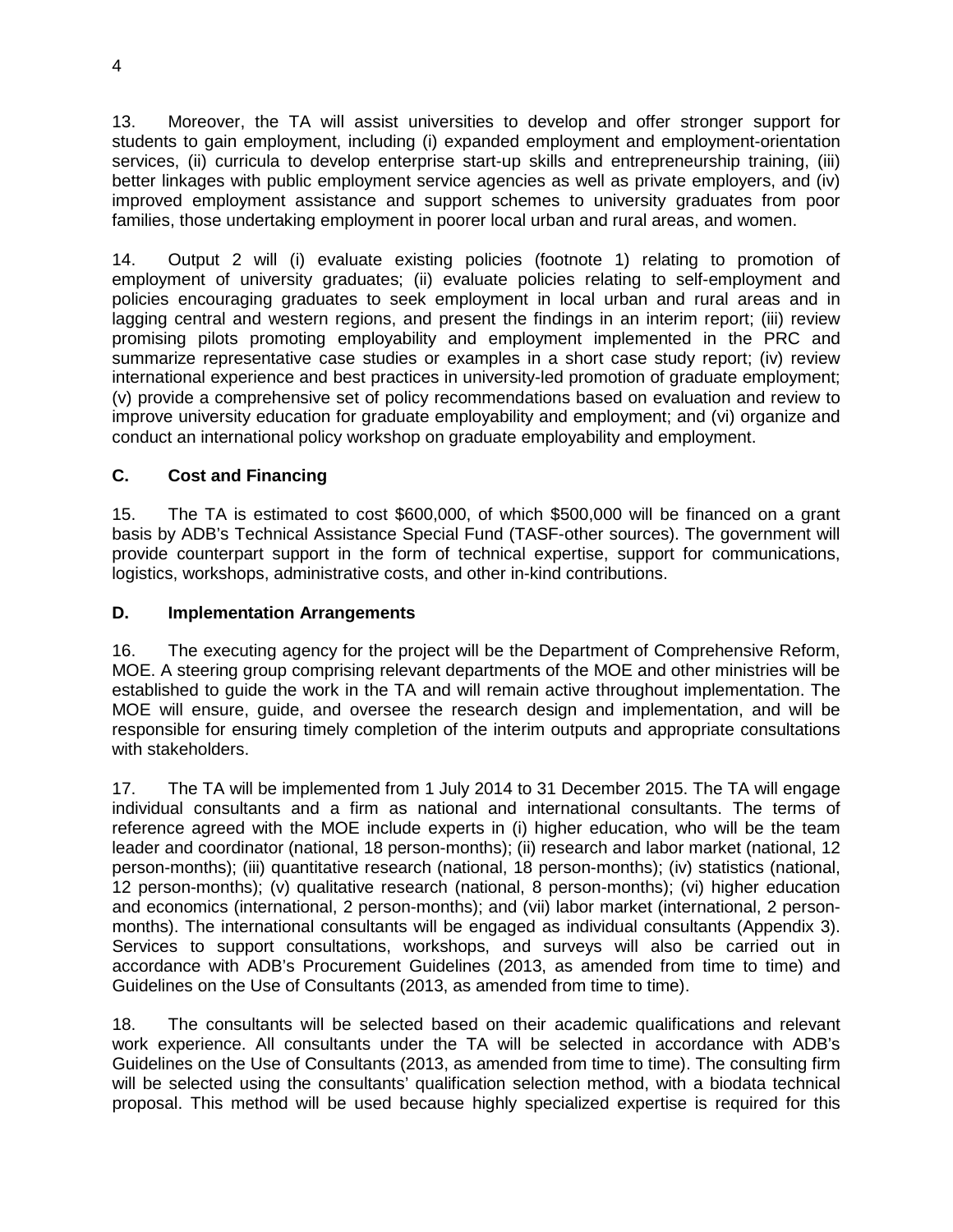assignment. All procurement under the TA will be carried out in accordance with ADB's Procurement Guidelines (2013, as amended from time to time). Proceeds of the TA will be disbursed in accordance with ADB's *Technical Assistance Disbursement Handbook* (2010, as amended from time to time).

19. The proposed TA will have project-specific indicators and targets, indicated in the design and monitoring framework, and will be monitored to ensure timely completion of periodic deliverables to ensure appropriate policy advice, including for the development of the Thirteenth Five-Year Plan. A monthly progress report will be provided by the project coordinator. A panel of global experts will be engaged as individuals (for focused outputs and brief advisory guidance) to ensure overall quality and policy relevance of the work. Findings of the various outputs of the TA will be prepared as each output is completed (specific milestones will be identified and agreed during inception), and short policy and/or technical notes will be shared with decision makers. An interim policy note will be prepared to provide input for the Thirteenth Five-Year Plan.<sup>[7](#page-8-0)</sup> A final report will also be prepared and shared widely at the end of the TA at a conference.

### **IV. THE PRESIDENT'S DECISION**

20. The President, acting under the authority delegated by the Board, has approved the provision of technical assistance not exceeding the equivalent of \$500,000 on a grant basis to the Government of the People's Republic of China for Policies for Promoting Employment of University Graduates, and hereby reports this action to the Board.

 $\overline{a}$ 

<span id="page-8-0"></span><sup>7</sup> ADB is providing support to the government for the preparation of the Thirteenth Five-Year Plan: ADB. 2014. *Technical Assistance to the People's Republic of China for Support for the Thirteenth Five-Year Plan*. Manila. The TA will inform policy recommendations for the higher education sector for the human resource transformation pillar of this approved TA.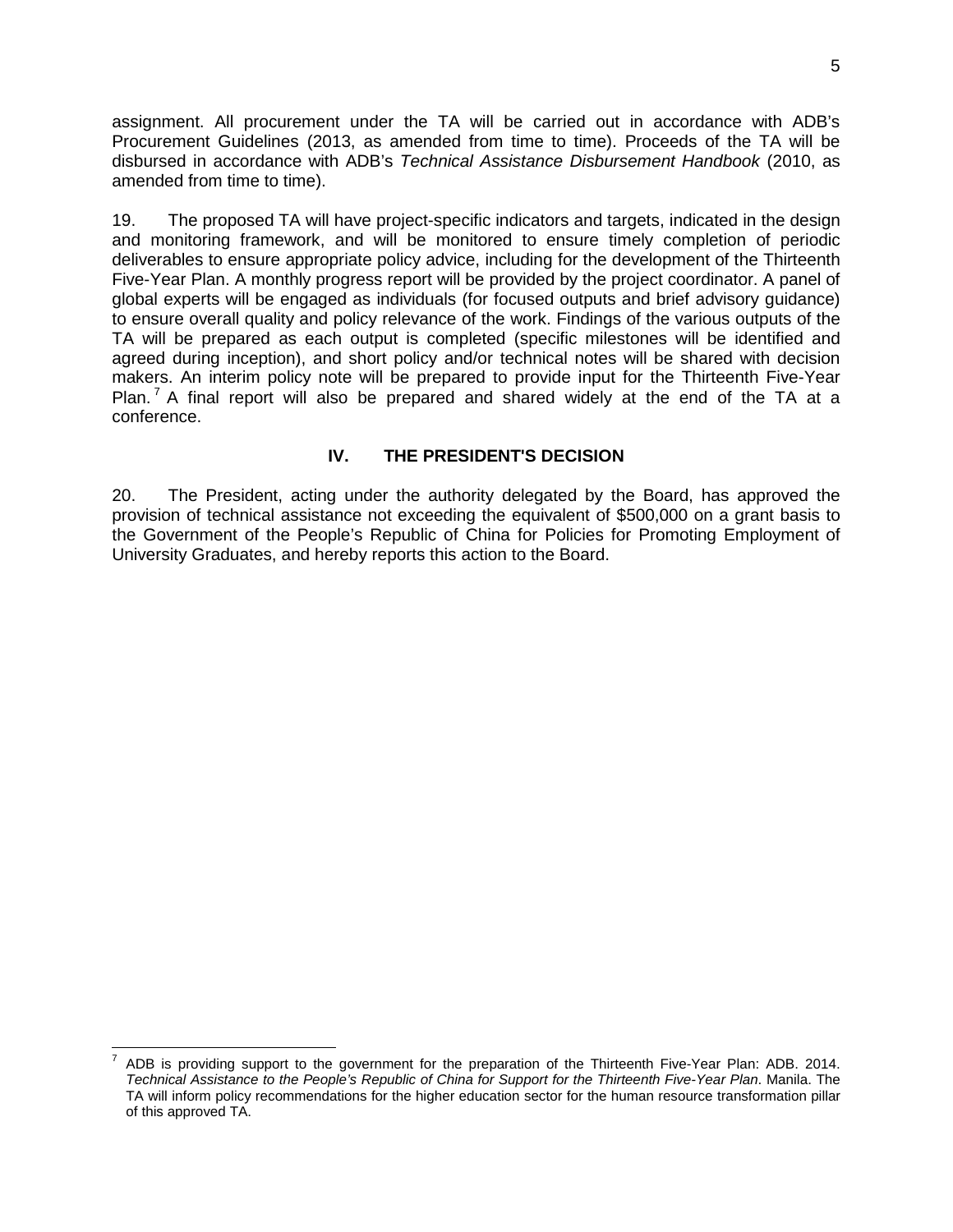|                                                                                                                                                                                                                  | <b>Performance Targets</b>                                                                                                                                                                                                                                                                                                                                                                                                                                                              | <b>Data Sources and</b>                                                                                   |                                                                                                                                                                                                                                                                       |
|------------------------------------------------------------------------------------------------------------------------------------------------------------------------------------------------------------------|-----------------------------------------------------------------------------------------------------------------------------------------------------------------------------------------------------------------------------------------------------------------------------------------------------------------------------------------------------------------------------------------------------------------------------------------------------------------------------------------|-----------------------------------------------------------------------------------------------------------|-----------------------------------------------------------------------------------------------------------------------------------------------------------------------------------------------------------------------------------------------------------------------|
|                                                                                                                                                                                                                  | and Indicators with                                                                                                                                                                                                                                                                                                                                                                                                                                                                     | <b>Reporting</b>                                                                                          |                                                                                                                                                                                                                                                                       |
| <b>Design Summary</b>                                                                                                                                                                                            | <b>Baselines</b>                                                                                                                                                                                                                                                                                                                                                                                                                                                                        | <b>Mechanisms</b>                                                                                         | <b>Assumptions and Risks</b>                                                                                                                                                                                                                                          |
| Impact<br>Stronger university<br>graduate<br>employment<br>policies adopted                                                                                                                                      | Improved measures<br>for (i) female and rural<br>graduates, (ii)<br>university graduate<br>start-ups, and (iii)<br>university graduate<br>volunteerism,<br>prepared and<br>introduced compared<br>with 2014 by<br>December 2025                                                                                                                                                                                                                                                         | MOE Thirteenth and<br>Fourteenth Five-Year<br>Plan materials (and<br>annual reports)<br>Pilot initiatives | <b>Assumptions</b><br>Government sustains its<br>commitment to preparing a<br>strategy for addressing gaps in<br>tertiary education and graduate<br>employment policies<br>Universities and other<br>stakeholders own the strategy                                    |
| <b>Outcome</b><br>Informed,<br>inclusive, and<br>comprehensive<br>policy framework<br>for improving<br>university<br>graduate<br>employability                                                                   | Policy framework for<br>expanding graduate<br>employment<br>developed and<br>accepted by MOE and<br>other stakeholder<br>ministries and<br>agencies by<br>December 2015                                                                                                                                                                                                                                                                                                                 | MOE and policy note                                                                                       | <b>Assumption</b><br>Effective coordination of MOE<br>with other stakeholders<br><b>Risk</b><br>Higher education institutions<br>and policy makers are unwilling<br>to accept recommendations for<br>improvement and/or reform                                        |
| <b>Outputs</b><br>1. Policy<br>recommendations<br>for expanding<br>university<br>graduate<br>employment<br>opportunities and<br>strengthening the<br>enabling<br>environment for<br>graduate self-<br>employment | In-depth quantitative<br>and qualitative<br>analysis<br>encompassing gender<br>and social aspects<br>(i.e., rural and migrant)<br>undertaken by<br>February 2015<br>Evaluation of reasons<br>for graduate<br>unemployment,<br>particularly in the self-<br>employment sector,<br>conducted by<br>February 2015<br>Mechanisms for<br>monitoring and<br>tracking of<br>unemployment and<br>progression of male<br>and female and rural<br>and urban graduates<br>reviewed by June<br>2015 | MOE and TA progress<br>reports                                                                            | <b>Assumption</b><br>Access to data and information<br>on employment of graduates as<br>well as hindering and<br>supporting factors<br><b>Risk</b><br>Information on demand side of<br>employment lies outside direct<br>control of MOE and is difficult to<br>obtain |

# **DESIGN AND MONITORING FRAMEWORK**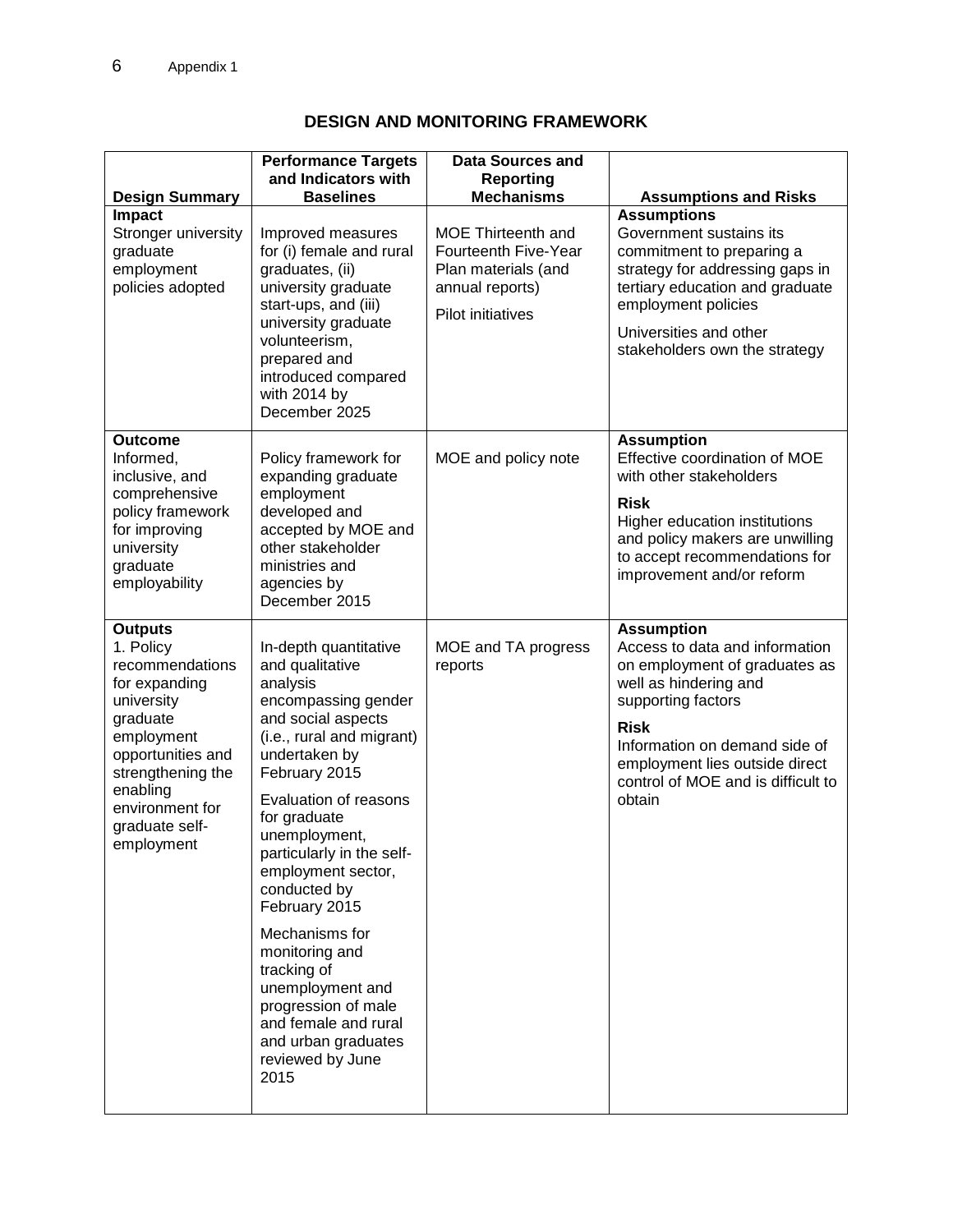|                                                                                 | <b>Performance Targets</b><br>and Indicators with                                                                                                                                                                         | <b>Data Sources and</b>                             |                                                                                                                                               |
|---------------------------------------------------------------------------------|---------------------------------------------------------------------------------------------------------------------------------------------------------------------------------------------------------------------------|-----------------------------------------------------|-----------------------------------------------------------------------------------------------------------------------------------------------|
| <b>Design Summary</b>                                                           | <b>Baselines</b>                                                                                                                                                                                                          | <b>Reporting</b><br><b>Mechanisms</b>               | <b>Assumptions and Risks</b>                                                                                                                  |
|                                                                                 | Technical note on the<br>scope and nature of<br>graduate<br>unemployment<br>(including gender and<br>social aspects), based<br>on quantitative and<br>qualitative analysis<br>and evaluation<br>prepared by March<br>2015 |                                                     |                                                                                                                                               |
|                                                                                 | Policy note based on<br>considerations of<br>stakeholder<br>consultation finalized<br>by December 2015                                                                                                                    |                                                     |                                                                                                                                               |
| 2. Policy<br>recommendations<br>for strengthening<br>the focus of               | Existing key graduate<br>employment policies<br>evaluated by January<br>2015                                                                                                                                              | MOE, TA interim<br>reports, and progress<br>reports | <b>Assumption</b><br>Timely identification of<br>appropriate cases and pilots,<br>timely conduct of field work, and<br>timely survey and data |
| universities on<br>promoting<br>employability and<br>employment of<br>graduates | Promising domestic<br>pilots promoting<br>employability and<br>employment reviewed<br>by March 2015                                                                                                                       |                                                     | gathering                                                                                                                                     |
|                                                                                 | International<br>experience and best<br>practices in university-<br>led promotion of<br>graduate employment<br>reviewed by March<br>2015                                                                                  |                                                     |                                                                                                                                               |
|                                                                                 | International policy<br>workshop on graduate<br>employability<br>organized and<br>conducted by June<br>2015                                                                                                               |                                                     |                                                                                                                                               |
|                                                                                 | Comprehensive policy<br>note recommending<br>improvements in<br>university education<br>for graduate<br>employability prepared<br>by December 2015                                                                        |                                                     |                                                                                                                                               |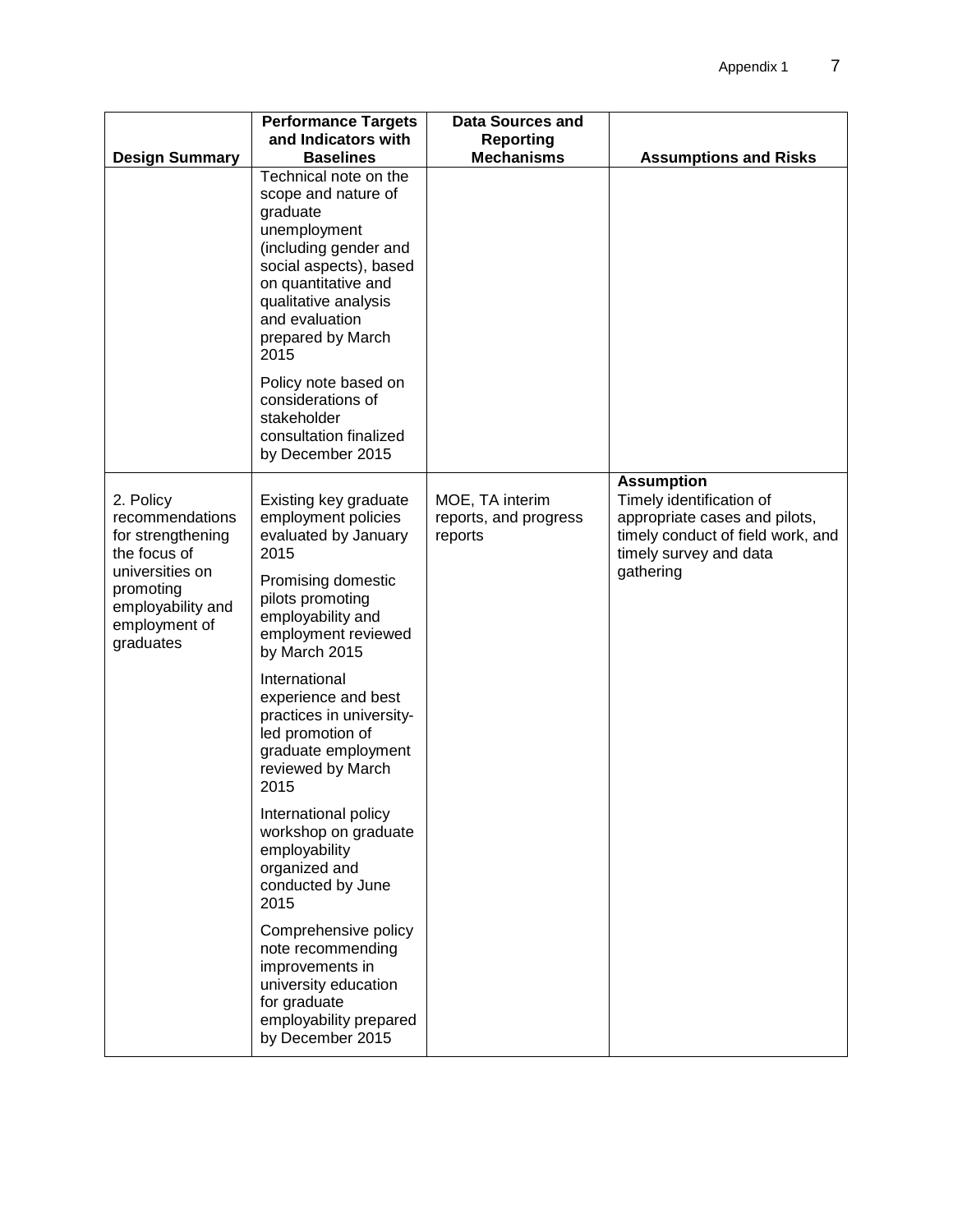| 1. | <b>Activities with Milestones</b><br>Policy recommendations for expanding university graduate<br>employment opportunities and strengthening the enabling<br>environment for graduate self-employment                        | <b>Inputs</b><br><b>ADB Technical Assistance</b><br><b>Special Fund (TASF-others):</b> |
|----|-----------------------------------------------------------------------------------------------------------------------------------------------------------------------------------------------------------------------------|----------------------------------------------------------------------------------------|
|    | 1.1 Undertake qualitative research on graduate unemployment in rural<br>and urban areas using case study method and taking gender and<br>social aspects into account (July 2014–February 2015)                              | \$500,000<br>Note: The government will<br>provide counterpart support in               |
|    | 1.2 Prepare interim policy note as input for the Thirteenth Five-Year<br>Plan (by end-September 2014)                                                                                                                       | the form of technical expertise,<br>support for communications,                        |
|    | 1.3 Undertake quantitative research using survey techniques to<br>analyze factors behind graduate unemployment (July 2014-<br>February 2015)                                                                                | logistics, workshops,<br>administrative costs, and other<br>in-kind contributions.     |
|    | 1.4 Identify existing graduate employment tracking systems, and<br>prepare a proposal for establishing a monitoring and tracking<br>system (June 2015)                                                                      |                                                                                        |
|    | 1.5 Prepare technical notes on findings of qualitative and quantitative<br>research, and share with stakeholders at domestic workshop<br>(March 2015)                                                                       |                                                                                        |
|    | 1.6 Prepare final report (December 2015)                                                                                                                                                                                    |                                                                                        |
| 2. | Policy recommendations for strengthening the focus of<br>universities on promoting employability and employment of<br>graduates                                                                                             |                                                                                        |
|    | 2.1 Undertake desk review of all graduate employment policies and<br>summary note (January 2015)                                                                                                                            |                                                                                        |
|    | 2.2 Prepare evaluation of specific policies relating to self-employment<br>and policies for encouraging graduates to seek local employment<br>or employment in lagging central and western regions (January-<br>March 2015) |                                                                                        |
|    | 2.3 Identify and review promising pilots, and prepare case studies<br>(July 2014–March 2015); conduct a domestic workshop for policy<br>makers (April 2015)                                                                 |                                                                                        |
|    | 2.4 Identify and review international best practice examples of<br>university-led promotion of employment, and prepare a case study<br>(July 2015-December 2015)                                                            |                                                                                        |
|    | 2.5 Conduct international policy workshop (December 2015)                                                                                                                                                                   |                                                                                        |
|    | 2.6 Prepare technical and policy notes on problems of graduate<br>unemployability and recommendations for improving graduate<br>employment with a gender and socially inclusive perspective<br>(December 2015)              |                                                                                        |

ADB = Asian Development Bank, MOE = Ministry of Education, TA = technical assistance.<br><sup>a</sup> 6-month unemployment rate (graduates not finding employment within 6 months of graduation). Baseline is derived from government statistics reported in various studies.

Source: Asian Development Bank.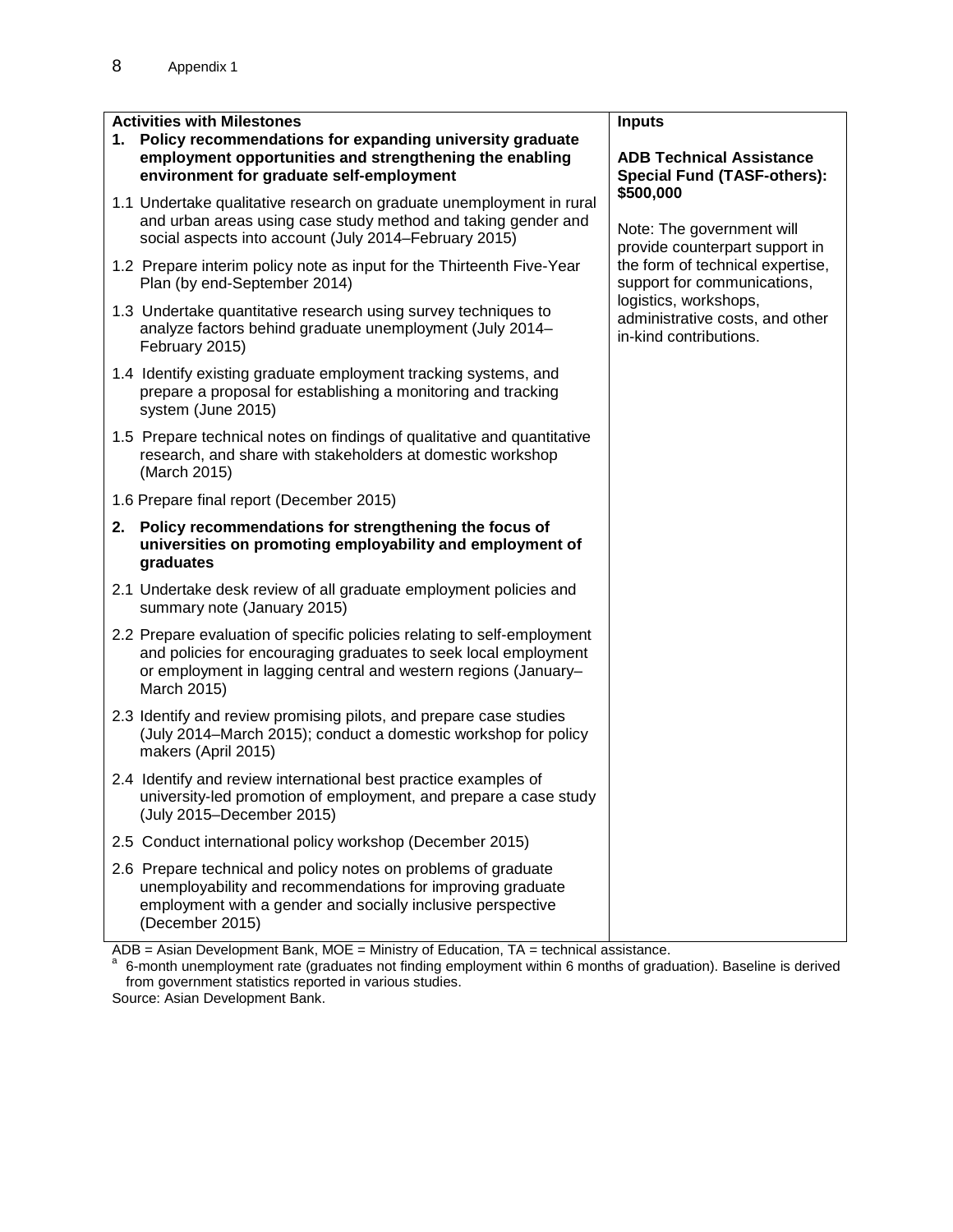#### **COST ESTIMATES AND FINANCING PLAN**

(\$'000)

| <b>Item</b>                                                       | Amount |
|-------------------------------------------------------------------|--------|
| Asian Development Bank <sup>a</sup>                               |        |
| Consultants                                                       |        |
| a. Remuneration and per diem                                      |        |
| International consultants                                         | 70.00  |
| ii. National consultants                                          | 330.00 |
| b. International and local travel                                 | 25.00  |
| 2. Surveys and reports                                            | 20.00  |
| Workshops<br>3.                                                   | 20.00  |
| Miscellaneous administration and support costs <sup>b</sup><br>4. | 10.00  |
| Contingencies<br>5.                                               | 25.00  |
| Total                                                             | 500.00 |

Note: The technical assistance (TA) is estimated to cost \$600,000, of which contributions from the Asian Development Bank are presented in the table above. The government will provide counterpart support in the form of technical expertise, support for communications, logistics, workshops, administrative costs, and other in-kind<br>contributions. The value of government contribution is estimated to account for 20% of the total TA cost.

<sup>a</sup> Financed by the Asian Development Bank's Technical Assistance Special Fund (TASF-other sources).<br><sup>b</sup> This will include purchase of specialized software for conducting analysis, translation services, and extra secretarial or administrative assistance as required.

Source: Asian Development Bank estimates.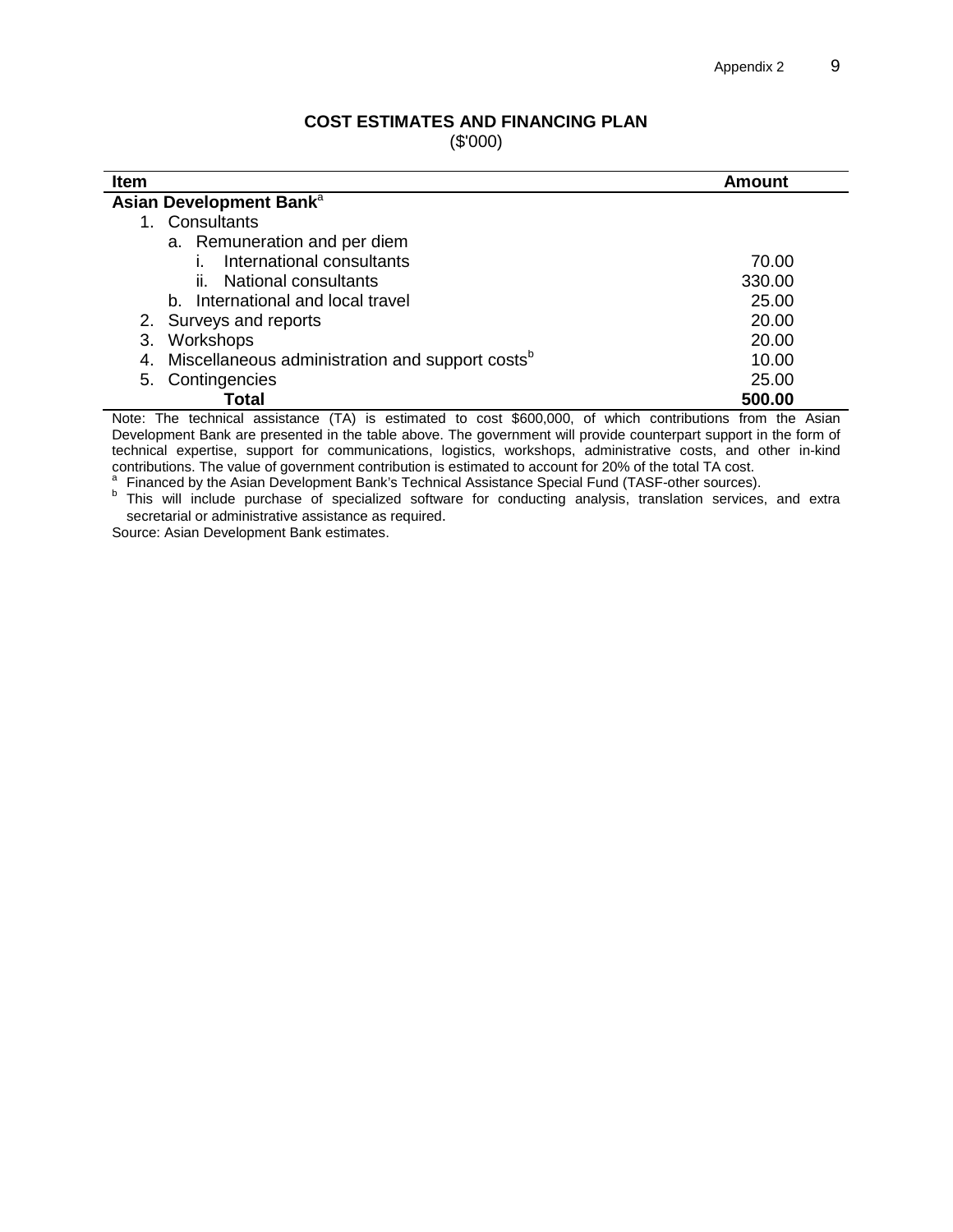## **OUTLINE TERMS OF REFERENCE FOR CONSULTANTS**

1. The Asian Development Bank (ADB) will engage two international consultants on an individual basis and a team of national consultants through a firm to undertake the policy advisory work on promoting graduate employability. The consulting firm will be selected using the consultants' qualification selection method. This method will be used because this assignment requires highly specialized expertise in higher education research, the labor market and education policy reform, with demonstrated quantitative research in graduate employment.

## **A. Consulting Firm** (national, 68 person-months)

2. **Higher education expert, and team leader and coordinator** (national, 18 personmonths). The expert will have (i) at least a master's degree in education, public policy, or a related field; (ii) at least 8 years' experience in managing education projects or research; (iii) excellent communication (written and spoken) skills, including fluency in Chinese and English; and (iv) in-depth knowledge of the tertiary education sector in the People's Republic of China (PRC). The expert will lead a team of national consultants to design and oversee the research (i.e., surveys, analysis, and report writing) under the policy and advisory technical assistance (TA), and also ensure coordination with the Ministry of Education (MOE) and the steering group to ensure timely and focused implementation of the TA. The expert will also take responsibility for (i) preparing the research design and sharing it as an inception report, (ii) overseeing the quality of the questionnaires and other tools used in surveys conducted under the TA, and (iii) supervising the timely and quality analysis required for preparing the short reports, technical note, and policy briefs, as well as preparing the final recommendations report. The expert will also organize domestic consultative workshops and policy dialogues to discuss interim findings. The expert will also prepare an interim policy note as input for the Thirteenth Five-Year Plan by September 2014. The expert will work closely with the international higher education expert to ensure the quality of the research and the final output.

3. **Research and labor market expert** (national, 12 person-months). The expert will have (i) at least a master's degree in economics or another related field; (ii) at least 7 years' experience in conducting research in labor market and

human development economics; (iii) excellent research and report writing skills; (iv) in-depth knowledge of the economic and social transformations of the PRC, and demands for higher education; and (v) fluency in Chinese and functional knowledge of English. The expert will lead and undertake all aspects of quantitative research and guide the work of the research analysts and statistics experts. The expert will design the survey(s), manage the data analysis, and produce the reports, ensuring that gender and social aspects are considered in all aspects of the research. The expert will also review the employment tracking and monitoring systems in place and provide suggestions for establishing a practical system, and will ensure the participation of employers and labor market stakeholders in the dialogue with policy makers on this aspect. The expert will work closely with the international labor market expert to prepare an interim policy note by September 2014, technical note, and a final report with findings and recommendations, and will integrate the findings of the qualitative research to compare with the quantitative analysis.

4. **Qualitative research expert** (national, 8 person-months). The expert will have (i) at least a master's degree in a social science subject; (ii) at least 8 years' experience in conducting qualitative research using case study and consultative methods, particularly in the area of human development; (iii) in-depth knowledge of social, gender, and economic aspects of the PRC's rapid transformation; (iv) excellent communication skills, including fluency in Chinese and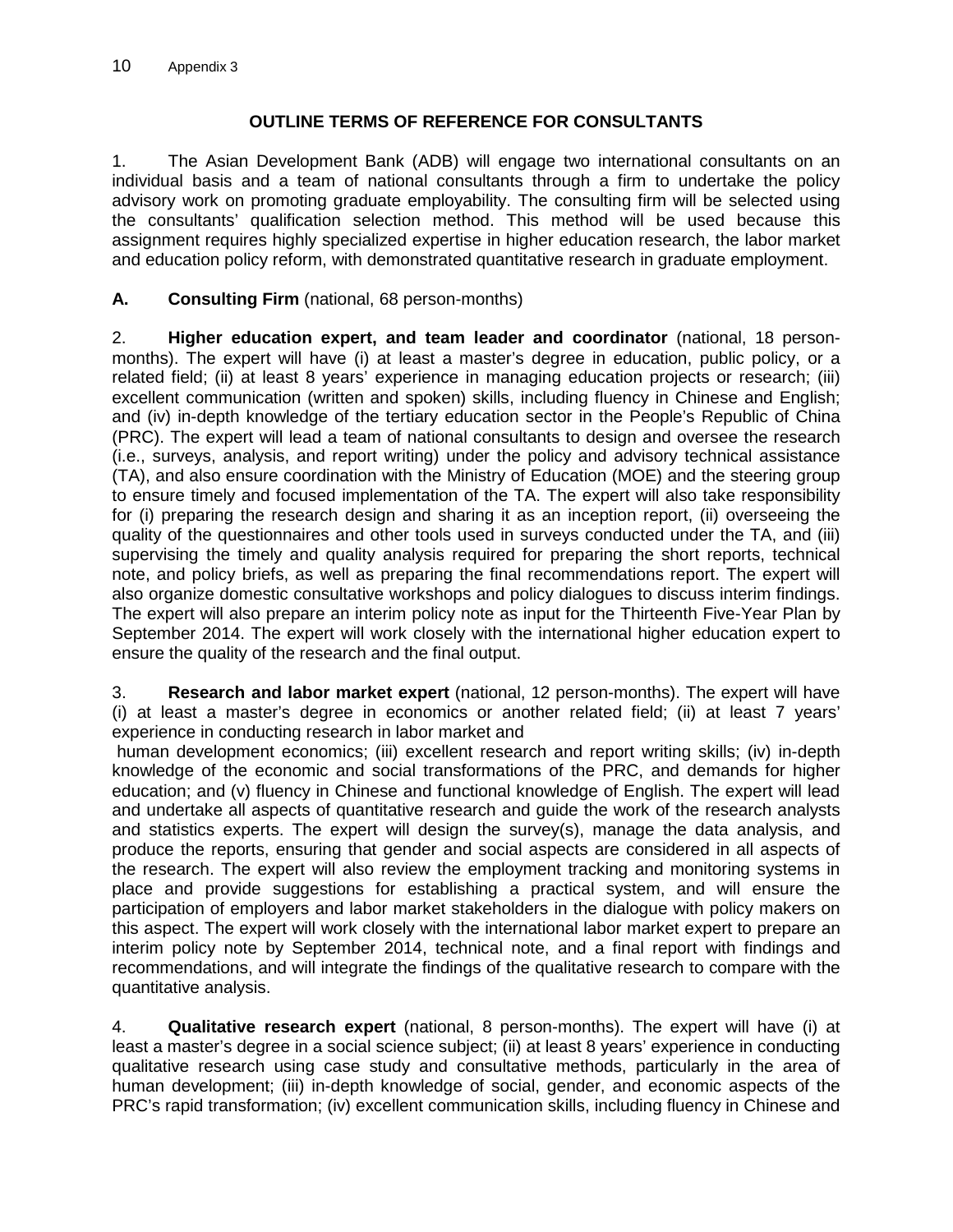functional knowledge of English; and (v) ability to analyze and present findings in a professional manner. The expert will design and undertake the qualitative research to assess the situation of graduate unemployment, paying attention to gender aspects, social inclusion, and the barriers graduates face in securing employment (including self-employment). The expert will liaise with the MOE and ADB so that synergies with the quantitative research team are ensured. The expert will be required to produce a high-quality report on the findings of the research, including any case study showcases. The expert will also organize the international policy workshop session on inclusion aspects in employment, and ensure the participation of relevant stakeholders.

5. **Research analysts** (national, 18 person-months). The research analysts will undertake surveys and work closely with the statistics experts on the analysis, ensuring that aspects relating to vulnerable and disadvantaged groups (i.e., women, rural poor, and migrants) are factored in. They will have (i) at least a graduate degree in economics or any other field where they demonstrated research abilities, (ii) at least 5 years' experience in research projects, and (iii) ability to collect data and prepare analysis and reports. They should be fluent in Chinese and be able to do functional review of reports in English.

6. **Statistics experts** (national, 12 person-months). The statistics experts will work with the research analysts and qualitative research expert in conducting data analysis and preparing simple reports presenting the findings, including gender-disaggregated data. They will have (i) at least a graduate degree in statistics or quantitative research methods; (ii) 3–5 years' experience in data analysis, preferably of social sector and employment data; and (iii) good presentation and reporting skills, with fluency in Chinese and functional knowledge of English.

**B. Individual Consultants** (international, total 4 person-months).

7. Both experts are expected to be familiar with education and/or labor market issues in the PRC and be fluent in English.

8. **Higher education specialist and economist** (international, 2 person-months). The expert will have (i) at least a master's degree in education, economics, social policy, or public policy; (ii) at least 15 years' experience in education, with a specialization in higher education policy and economics preferred; (iii) significant experience working globally, with insights and hands-on work, and experience working with at least two country tertiary education programs; (iv) proven written (and published) work; and (v) familiarity with the tertiary education sector in the PRC. The expert will advise on the overall design of the policy advisory work and provide specific guidance to the MOE and steering group on issues relating to tertiary education reforms. The expert will prepare a review of international best practice in university-led employment promotion (with input from the labor market economist). The higher education expert will work closely, through the MOE and ADB, with the national team leader and team. The expert will provide inputs on the inception report, review interim reports, advise on the international policy workshop design, participate in the workshop, and take responsibility for preparing an overall summary report based on the reports and recommendations emerging from the TA. The expert will also prepare, together with the labor market economist and specialist, an interim strategic options paper (by September 2014) for tertiary education that can be used by the MOE as input for the Thirteenth Five-Year Plan.

9. **Labor market economist and specialist** (international, 2 person-months). The expert will have (i) at least a master's degree in economics; (ii) at least 15 years' experience in labor economics, preferably with focus on human development and tertiary education links to the